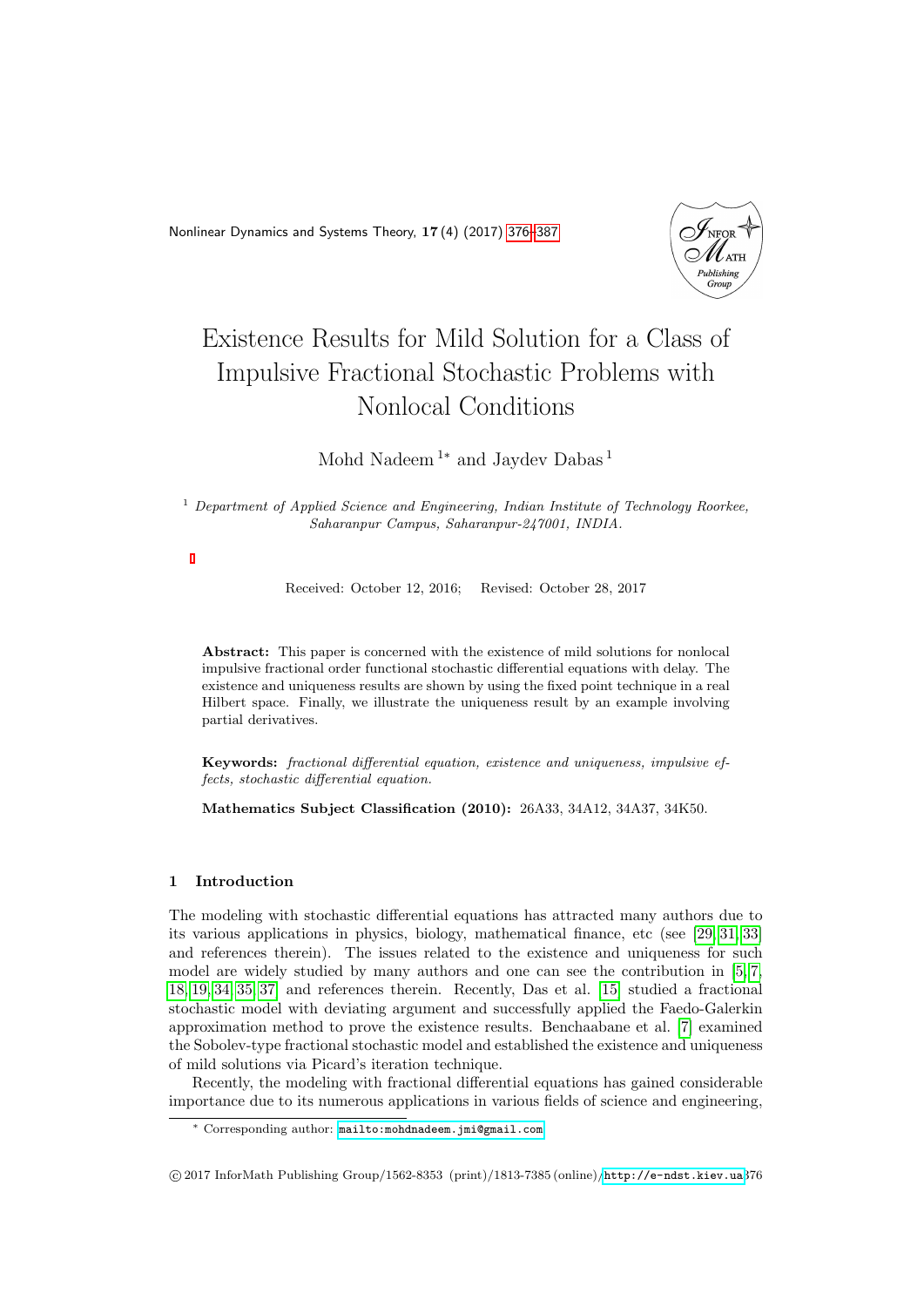such as physics, chemistry, mechanics, system identification, etc (see the monographs [\[26,](#page-11-6) [30,](#page-11-7) [32\]](#page-11-8)). A significant and systematic development on the existence and uniqueness of solutions for nonlinear type model of fractional differential equations can be seen in [\[3,](#page-9-1) [4,](#page-9-2) [10,](#page-10-5) [24,](#page-11-9) [25\]](#page-11-10) and references therein. The model with impulsive nature is found in many real world problems which describe the phenomena of evolution of processes that are subject to sudden changes in their states, for details and update work, we cite the papers [\[12](#page-10-6)[–14,](#page-10-7) [17,](#page-10-8) [20,](#page-10-9) [23,](#page-11-11) [28,](#page-11-12) [39,](#page-11-13) [40\]](#page-11-14).

In some phenomena, the rate of change of the system and current status often depends not only on the current state but also on the history of the system. Such type of problem models are in the form of functional differential equations and arise in many important fields such as cell biology, electrodynamics, position control, etc. For more details, we refer the reader to the monographs [\[22,](#page-11-15) [27\]](#page-11-16) and the papers [\[11,](#page-10-10) [35–](#page-11-4)[37\]](#page-11-5).

The nonlocal type initial condition, which is generalization of classical initial condition, was firstly initiated by Byszewski [\[8\]](#page-10-11). Further, Byszewski and Lakshmikantham in [\[9\]](#page-10-12), remarked that the nonlocal condition can be more useful than the standard initial condition to describe some physical phenomena. In [\[41\]](#page-11-17) Jhou et al. considered more general nonlocal condition and established the existence and uniqueness of mild solutions by using Krasnoselskii's fixed point theorem and Banach contraction principle.

As far as solution technique is concerned, Feckan et al. [\[16\]](#page-10-13) established a concept of solutions for the class of impulsive fractional differential equations which is claimed to be more suitable than the concept given by Agarwal et al. [\[2\]](#page-9-3). Recently, many authors followed this concept and improved the existing results (see [\[12,](#page-10-6) [14,](#page-10-7) [36\]](#page-11-18). In this work, we define the mild solution of the system  $(1)-(3)$  $(1)-(3)$  using the concept introduced in papers [\[16,](#page-10-13) [38\]](#page-11-19). The mild solution is associated with the solution operator reformed by Mittag– Leffler function on a Hilbert space.

Motivated by the above mentioned works as well as the papers [\[11,](#page-10-10) [16,](#page-10-13) [35,](#page-11-4) [36,](#page-11-18) [39,](#page-11-13) [41\]](#page-11-17), we consider the following impulsive fractional functional stochastic differential equation with nonlocal condition:

<span id="page-1-0"></span>
$$
{}^{C}D_{t}^{\alpha}u(t) = Au(t) + t^{n} f(t, u_{t}) + t^{n} g(t, u_{t}) \frac{dw(t)}{dt}, t \in J, t \neq t_{k},
$$
\n(1)

$$
u(t) + (h(u_{t_1}, u_{t_2}, \dots, u_{t_p}))(t) = \phi(t), \quad t \in [-d, 0],
$$
\n(2)

$$
\Delta u(t_k) = I_k(u(t_k^-)), \ \ k = 1, 2, \dots, m,
$$
\n(3)

where  $J = [0, T], n \in Z^+$ , and  ${}^C D_t^{\alpha}$  denotes Caputo's fractional derivative of order  $\alpha \in (0,1)$ .  $A : D(A) \subset \mathbb{H} \to \mathbb{H}$  is a closed linear sectorial operator defined on a Hilbert space  $(\mathbb{H}, \|\cdot\|)$  and  $u(\cdot)$  takes the values in the real separable Hilbert space  $\mathbb{H}$ ;  $f: J \times PC^0_{\mathcal{L}} \rightarrow \mathbb{H}$ ,  $g: J \times PC^0_{\mathcal{L}} \rightarrow \mathcal{L}(\mathbb{K}, \mathbb{H}), h: PC^0_{\mathcal{L}}^p \rightarrow \mathbb{H}$  and  $I_k: \mathbb{H} \rightarrow \mathbb{H}$  are appropriate functions;  $\phi(t)$  is  $\mathbb{F}_0$ - measurable H-valued random variable independent of w. The functions  $u_{\theta}$  are defined as  $u_{\theta}(t) = u(\theta + t)$  for  $\theta \in [-d, 0]$ .

In the problem under consideration, the equation [\(1\)](#page-1-0) is very important due to its appearance in the mathematical modeling of viscoelasticity. This fact prompts us to study the existence and uniqueness of solutions of system [\(1\)](#page-1-0)-[\(3\)](#page-1-0). To the best of our knowledge, the study of sufficient conditions for the existence of the problem  $(1)-(3)$  $(1)-(3)$  in Hilbert space is an untreated topic yet.

This work has been divided in four sections, the second section provides some basic definitions and preliminary results. The third section is equipped with main results for the problem  $(1)-(3)$  $(1)-(3)$  and in the last section an example is presented to verify the established results.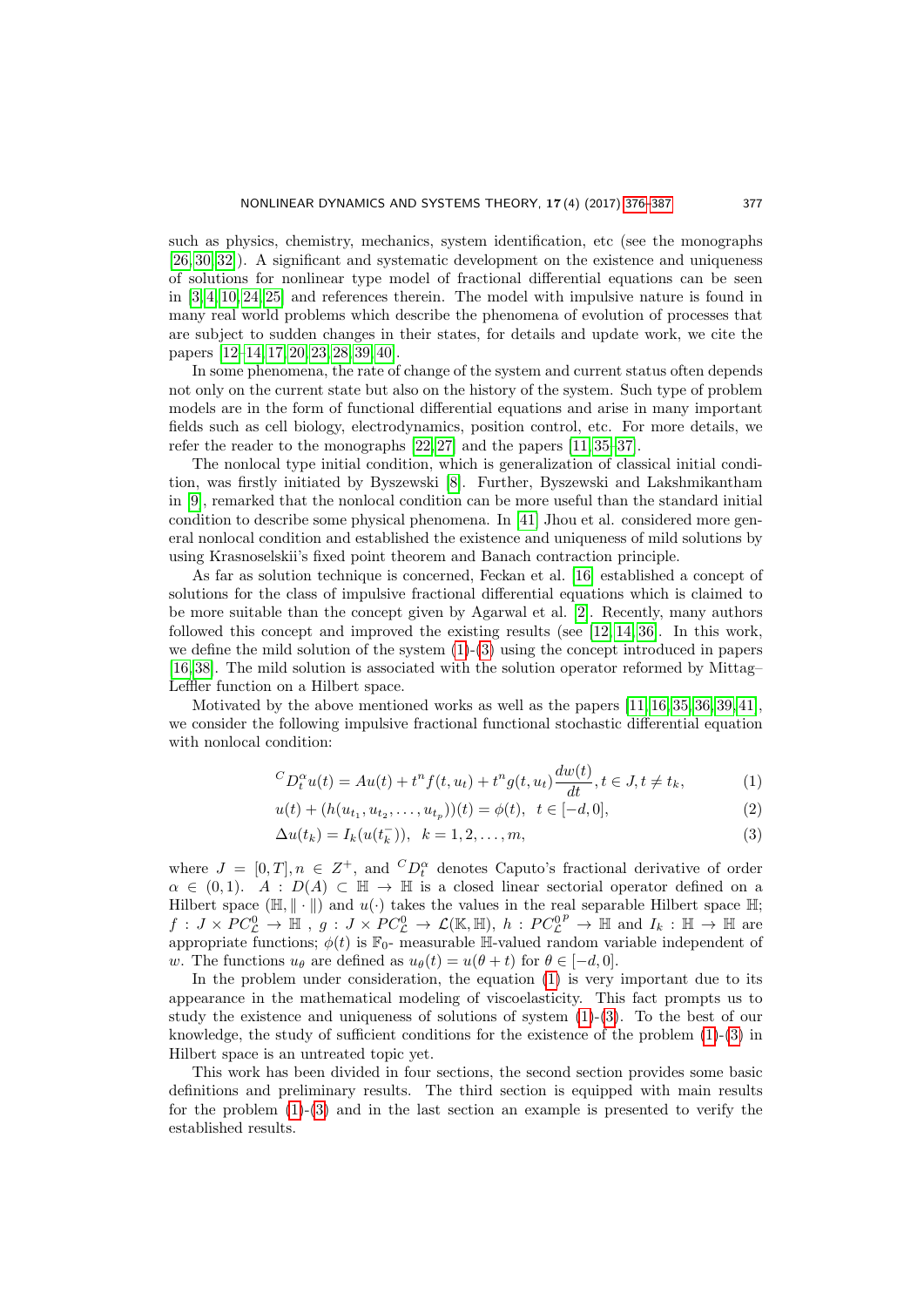#### 2 Preliminaries

Let  $\mathbb{H}, \mathbb{K}$  be two real separable Hilbert spaces and  $\mathcal{L}(\mathbb{K}, \mathbb{H})$  be the space of bounded linear operators from K into H. For convenience, we will use the same notation  $\|\cdot\|$  to denote the norms in  $\mathbb{H}, \mathbb{K}$  and  $\mathcal{L}(\mathbb{K}, \mathbb{H})$ , and use  $(\cdot, \cdot)$  to denote the inner product of  $\mathbb{H}$ and K without any confusion. Let  $(\Omega, \mathbb{F}, \{\mathbb{F}_t\}_{t>0}, \mathbb{P})$  be a complete filtered probability space satisfying the condition that  $\mathbb{F}_0$  contains all P-null sets of F. An H-valued random variable is an  $\mathbb{F}$ - measurable function  $u(t): \Omega \to \mathbb{H}$  and a collection of random variables  $S = \{u(t, \omega): \Omega \to \mathbb{H} \setminus t \in J\}$  is called the stochastic process. Usually, we write  $u(t)$ instead of  $u(t, \omega)$  and  $u(t) : J \to \mathbb{H}$  in the space of S. Let  $\mathbb{W} = (\mathbb{W}_t)_{t>0}$  be a Q-Wiener process defined on  $(\Omega, \mathbb{F}, {\mathbb{F}_t}_{t\geq 0}, \mathbb{P})$  with the covariance operator  $\mathbb{Q}$  such that  $Tr\mathbb{Q} < \infty$ . We assume that there exist a complete orthonormal system  ${e_k}_{k>1}$  in K, a bounded sequence of nonnegative real numbers  $\lambda_k$  such that  $\mathbb{Q}e_k = \lambda_k e_k$ ,  $k = 1, 2, \ldots$ , and a sequence of independent Brownian motions  $\{\beta_k\}_{k\geq 1}$  such that

$$
(w(t), e)_{\mathbb{K}} = \sum_{k=1}^{\infty} \sqrt{\lambda_k}(e_k, e)_{\mathbb{K}} \beta_k(t), e \in \mathbb{K}, t \ge 0.
$$

Let  $\mathcal{L}_0^2 = \mathcal{L}^2(\mathbb{Q}^{\frac{1}{2}}\mathbb{K}, \mathbb{H})$  be the space of all Hilbert-Schmidt operators from  $\mathbb{Q}^{\frac{1}{2}}\mathbb{K}$  to  $\mathbb H$  with the inner product  $<\varphi, \psi>_{\mathcal{L}_{0}^{2}}=Tr[\varphi \mathbb{Q}\psi*].$ 

The collection of all strongly measurable, square integrable,  $\mathbb{H}$ -valued random variables, denoted by  $\mathcal{L}^2(\Omega, \mathbb{F}, {\mathbb{F}_t}_{t\geq 0}, \mathbb{P}; \mathbb{H}) = \mathcal{L}^2(\Omega; \mathbb{H})$ , is a Banach space equipped with the norm  $||u(\cdot)||^2_{\mathcal{L}^2} = E||u(\cdot, w)||^2_{\mathbb{H}}$ , where E denotes expectation defined by  $E(h) =$  $\int_{\Omega} h(w) d\mathbb{P}$ . An important subspace is given by  $\mathcal{L}_0^2(\Omega;\mathbb{H}) = \{f \in \mathcal{L}^2(\Omega,\mathbb{H}) : f \text{ is } \mathbb{F}_0\}$  is measurable}.

We consider the space

$$
PC_{\mathcal{L}}^0 = PC([-d, 0], \mathcal{L}^2(\Omega; \mathbb{H}))
$$

as a Banach space of all continuous functions  $u: [-d, 0] \to \mathcal{L}^2(\Omega; \mathbb{H})$ , endowed with the norm

$$
||u||_{PC_{\mathcal{L}}^0}^2 = \sup_{t \in J} \{ E||u(t)||_{\mathbb{H}}^2, u \in PC_{\mathcal{L}}^0 \}.
$$

To study the impulsive conditions, we consider

$$
PC_{\mathcal{L}} = PC([-d, T], \mathcal{L}^2(\Omega; \mathbb{H}))
$$

as a Banach space of all such continuous functions  $u: [-d, T] \to \mathcal{L}^2(\Omega; \mathbb{H})$ , which are continuous on [0, T] except for a finite number of points  $t_i \in (0,T)$ ,  $i = 1, 2, \ldots, m$ , at which  $u(t_i^+)$  and  $u(t_i^-) = u(t_i)$  exist, endowed with the norm

$$
||u||_{PC_{\mathcal{L}}}^2 = \sup_{t \in J} \{ E||u(t)||_{\mathbb{H}}^2, u \in PC_{\mathcal{L}} \}.
$$

**Remark 2.1** ([21]) If  $\alpha \in (0,1)$  and  $A \in \mathbb{A}^{\alpha}(\theta_0, \omega_0)$ , then for any  $u \in \mathbb{H}$  and  $t > 0$ we have  $||T_\alpha(t)|| \le Me^{\omega t}$  and  $||S_\alpha(t)|| \le Ce^{\omega t}(1+t^{\alpha-1}), \omega > \omega_0$ . Thus we have

$$
||T_{\alpha}(t)|| \leq \widetilde{M}_T
$$
 and  $||S_{\alpha}(t)|| \leq t^{\alpha-1} \widetilde{M}_S$ ,

where  $\overline{M}_T = \sup_{0 \le t \le T} ||T_\alpha(t)||$  and  $\overline{M}_S = \sup_{0 \le t \le T} Ce^{\omega t} (1 + t^{1-\alpha}).$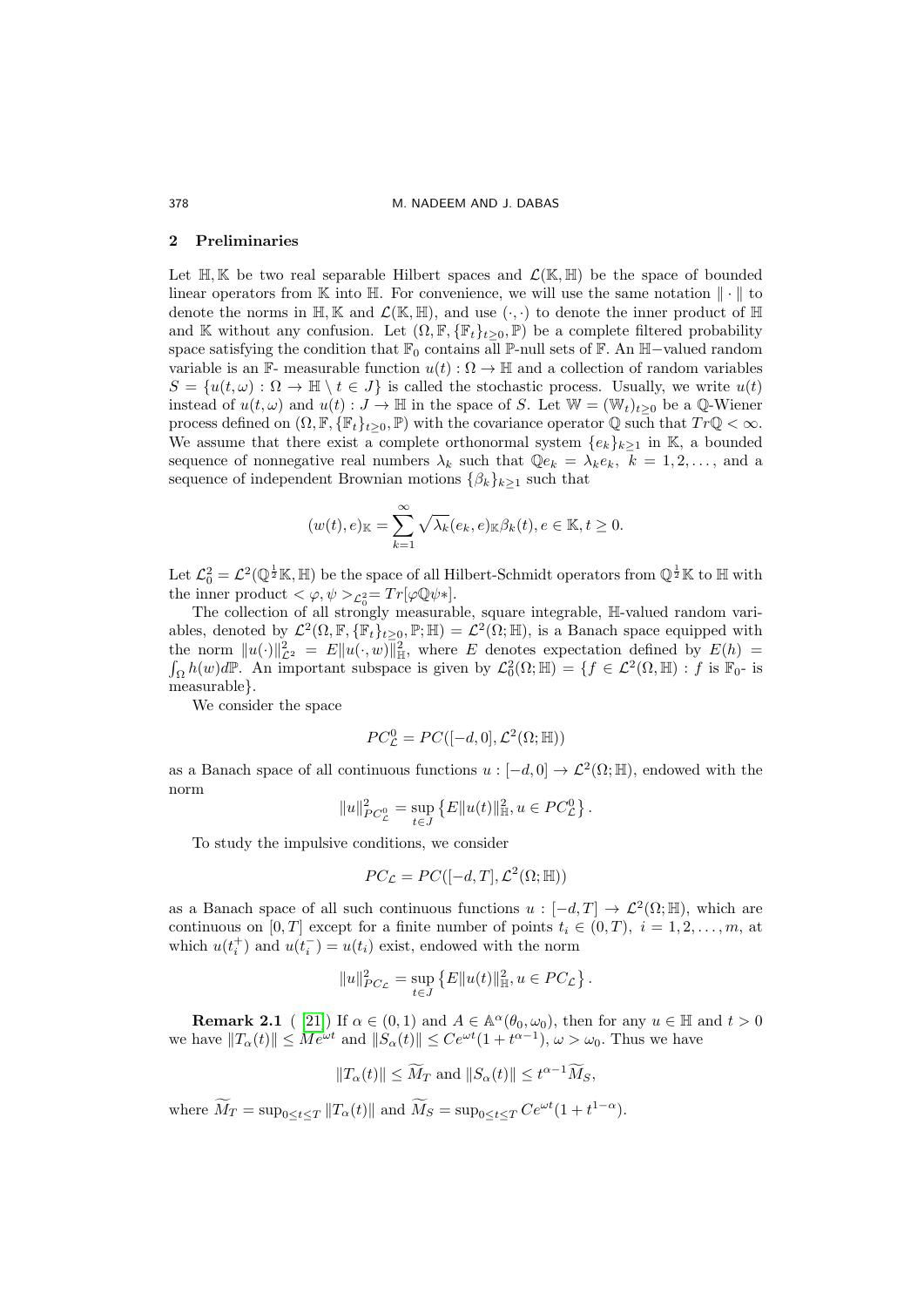Now, we state the definition of mild solution of the system  $(1)-(3)$  $(1)-(3)$  based on the concept introduced in [\[38\]](#page-11-19).

**Definition 2.1** A measurable  $\mathbb{F}_t$  – adapted stochastic process  $u : [-d, T] \rightarrow \mathbb{H}$ such that  $u \in PC_{\mathcal{L}}$  is called a mild solution of the system [\(1\)](#page-1-0)-[\(3\)](#page-1-0) if  $u(0) = \phi(0)$  –  $(h(u_{t_1}, u_{t_2},..., u_{t_p}))(0)$  on  $[-d, 0], \Delta u|_{t=t_k} = I_k(u(t_k^{-})), k = 1, 2,..., m$ , the restriction of  $u(\cdot)$  to the interval  $[0, T) \setminus t_1, \ldots, t_m$ , is continuous and  $u(t)$  satisfies the following integral equation

$$
u(t) = \begin{cases} S_{\alpha}(t)[\phi(0) - (h(u_{t_1}, u_{t_2},..., u_{t_p}))(0)] \\ + \int_0^t T_{\alpha}(t-s)s^n f(s, u_s) ds \\ + \int_0^t T_{\alpha}(t-s)s^n g(s, u_s) dw(s), & t \in (0, t_1], \\ S_{\alpha}(t)[\phi(0) - (h(u_{t_1}, u_{t_2},..., u_{t_p}))(0)] \\ + S_{\alpha}(t-t_1) I_1(u(t_1^-)) + \int_0^t T_{\alpha}(t-s)s^n f(s, u_s) ds \\ + \int_0^t T_{\alpha}(t-s)s^n g(s, u_s) dw(s), & t \in (t_1, t_2], \\ \vdots \\ S_{\alpha}(t)[\phi(0) - (h(u_{t_1}, u_{t_2},..., u_{t_p}))(0)] \\ + \sum_{i=1}^m S_{\alpha}(t-t_i) I_i(u(t_i^-)) + \int_0^t T_{\alpha}(t-s)s^n f(s, u_s) ds \\ + \int_0^t T_{\alpha}(t-s)s^n g(s, u_s) dw(s), & t \in (t_m, T]. \end{cases}
$$

To avoid the repetitions of the basic definitions, we cite them from appropriate papers and books: for Reimann-Liouville integral operator, Mittag–Lefller function and Caputo's derivative see [\[32\]](#page-11-8), for  $\alpha$ -resolvent family see [\[4\]](#page-9-2), for sectorial operator see [\[21\]](#page-10-14) and for solution operator see [\[1\]](#page-9-4).

## 3 Existence and Uniqueness of Solutions

For the forthcoming analysis, we introduce the following assumption.

(H1) Functions  $f; g; h$  and  $I_k$  are continuous and there exist positive constants  $L_f; L_g; L_h$ and  $L_I$  such that

$$
E||f(t, \phi) - f(t, \phi)||_{\mathbb{H}}^{2} \leq L_{f}||\phi - \phi||_{PC_{L}^{0}}^{2},
$$
  
\n
$$
E||g(t, \phi) - g(t, \phi)||_{\mathbb{H}}^{2} \leq L_{g}||\phi - \phi||_{PC_{L}^{0}}^{2},
$$
  
\n
$$
E||(h(u_{t_{1}}, u_{t_{2}}, \dots, u_{t_{p}}))(t) - (h(v_{t_{1}}, v_{t_{2}}, \dots, v_{t_{p}}))(t)||_{\mathbb{H}}^{2} \leq L_{h}E||u - v||_{\mathbb{H}}^{2},
$$
  
\n
$$
E||I_{k}(u) - I_{k}(v)||_{\mathbb{H}}^{2} \leq L_{I}E||u - v||_{\mathbb{H}}^{2},
$$

for all  $u, v \in \mathbb{H}$  and  $\phi, \varphi \in PC^0_{\mathcal{L}}$ .

Our first result is based on the Banach contraction principle.

**Theorem 3.1** Let the assumption  $(H1)$  hold with the positive constant

$$
\Theta=\left\{\begin{array}{ll} [4\widetilde{M}_{S}^{2}L_{h}+4m\widetilde{M}_{S}^{2}L_{I}+4\widetilde{M}_{T}^{2}\frac{T^{2\alpha+n}}{\alpha}\frac{\Gamma(\alpha)\Gamma(n+1)}{\Gamma(\alpha+n+1)}L_{f}\\ +4\widetilde{M}_{T}^{2}T^{2\alpha-1+n}\frac{\Gamma(2\alpha-1)\Gamma(n+1)}{\Gamma(2\alpha+n)}L_{g}] \end{array}\right. <1,
$$

then the system  $(1)-(3)$  $(1)-(3)$  $(1)-(3)$  has a unique mild solution.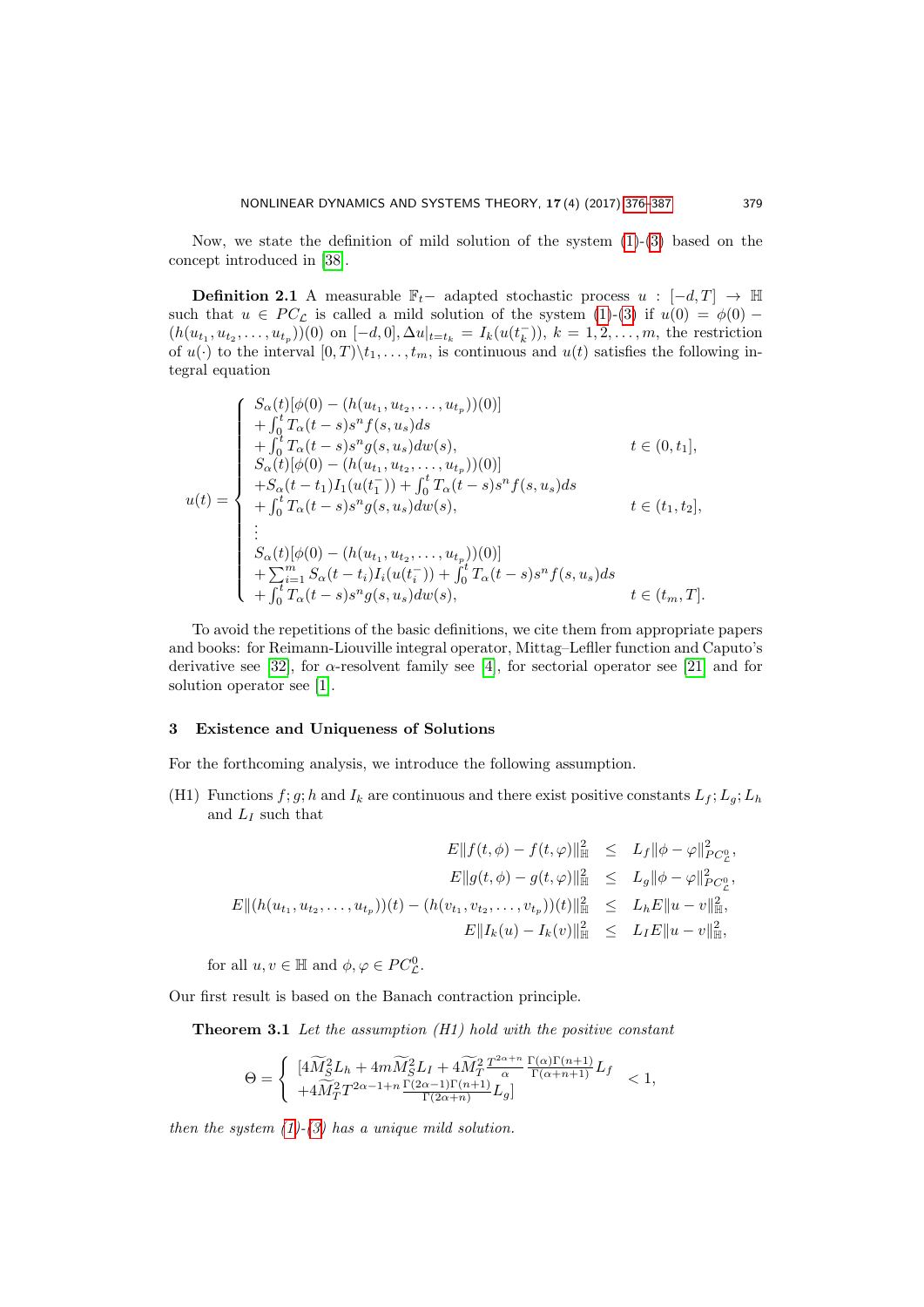**Proof.** Define the operator  $P: PC_{\mathcal{L}} \rightarrow PC_{\mathcal{L}}$  so that

$$
(Pu)(t) = \begin{cases} S_{\alpha}(t)[\phi(0) - (h(u_{t_1}, u_{t_2},..., u_{t_p}))(0)] \\ + \int_0^t T_{\alpha}(t-s)s^n f(s, u_s) ds \\ + \int_0^t T_{\alpha}(t-s)s^n g(s, u_s) dw(s), & t \in (0, t_1], \\ S_{\alpha}(t)[\phi(0) - (h(u_{t_1}, u_{t_2},..., u_{t_p}))(0)] \\ + S_{\alpha}(t-t_1) I_1(u(t_1^-)) + \int_0^t T_{\alpha}(t-s)s^n f(s, u_s) ds \\ + \int_0^t T_{\alpha}(t-s)s^n g(s, u_s) dw(s), & t \in (t_1, t_2], \\ \vdots \\ S_{\alpha}(t)[\phi(0) - (h(u_{t_1}, u_{t_2},..., u_{t_p}))(0)] \\ + \sum_{i=1}^m S_{\alpha}(t-t_i) I_i(u(t_i^-)) + \int_0^t T_{\alpha}(t-s)s^n f(s, u_s) ds \\ + \int_0^t T_{\alpha}(t-s)s^n g(s, u_s) dw(s), & t \in (t_m, T]. \end{cases}
$$

Now, we show that P is a contraction map. To this end we take two points  $u, u^* \in PC_{\mathcal{L}}$ , then for all  $t \in (0, t_1]$ , we have

$$
E||(Pu)(t) - (Pu^*)(t)||_{\mathbb{H}}^2 \leq 3E||S_{\alpha}(t)[(h(u_{t_1}, u_{t_2},..., u_{t_p}))(0)
$$
  
\n
$$
-(h(u_{t_1}^*, u_{t_2}^*,..., u_{t_p}^*))(0)||_{\mathbb{H}}^2
$$
  
\n
$$
+3E||\int_0^t T_{\alpha}(t-s)s^n[f(s, u_s) - f(s, u_s^*)]ds||_{\mathbb{H}}^2
$$
  
\n
$$
+3E||\int_0^t T_{\alpha}(t-s)s^n[g(s, u_s) - g(s, u_s^*)]dw(s)||_{\mathbb{H}}^2,
$$
  
\n
$$
\leq [3\widetilde{M}_S^2L_h + 3\widetilde{M}_T^2\frac{T^{2\alpha+n}}{\alpha}\frac{\Gamma(\alpha)\Gamma(n+1)}{\Gamma(\alpha+n+1)}L_f
$$
  
\n
$$
+3\widetilde{M}_T^2T^{2\alpha-1+n}\frac{\Gamma(2\alpha-1)\Gamma(n+1)}{\Gamma(2\alpha+n)}L_g]||u - u^*||_{PC_{\mathcal{L}}}.
$$

For  $t \in (t_1, t_2]$ , we get the estimate

$$
E||(Pu)(t) - (Pu^*)(t)||_{\mathbb{H}}^2 \le 4E||S_{\alpha}(t)[(h(u_{t_1}, u_{t_2},..., u_{t_p}))(0)]||_{\mathbb{H}}^2
$$
  
\n
$$
- (h(u_{t_1}^*, u_{t_2}^*,..., u_{t_p}^*)) (0)||_{\mathbb{H}}^2
$$
  
\n
$$
+ 4E||S_{\alpha}(t - t_1)[I_1(u(t_1^-)) - I_1(u^*(t_1^-))||_{\mathbb{H}}^2
$$
  
\n
$$
+ 4E||\int_0^t T_{\alpha}(t - s)s^n[f(s, u_s) - f(s, u_s^*)]ds||_{\mathbb{H}}^2
$$
  
\n
$$
+ 4E||\int_0^t T_{\alpha}(t - s)s^n[g(s, u_s) - g(s, u_s^*)]dw(s)||_{\mathbb{H}}^2,
$$
  
\n
$$
\le [4\widetilde{M}_S^2L_h + 4\widetilde{M}_S^2L_I + 4\widetilde{M}_T^2\frac{T^{2\alpha+n}}{\alpha}\frac{\Gamma(\alpha)\Gamma(n+1)}{\Gamma(\alpha+n+1)}L_f
$$
  
\n
$$
+ 4\widetilde{M}_T^2T^{2\alpha-1+n}\frac{\Gamma(2\alpha-1)\Gamma(n+1)}{\Gamma(2\alpha+n)}L_g||u - u^*||_{PC_L}^2.
$$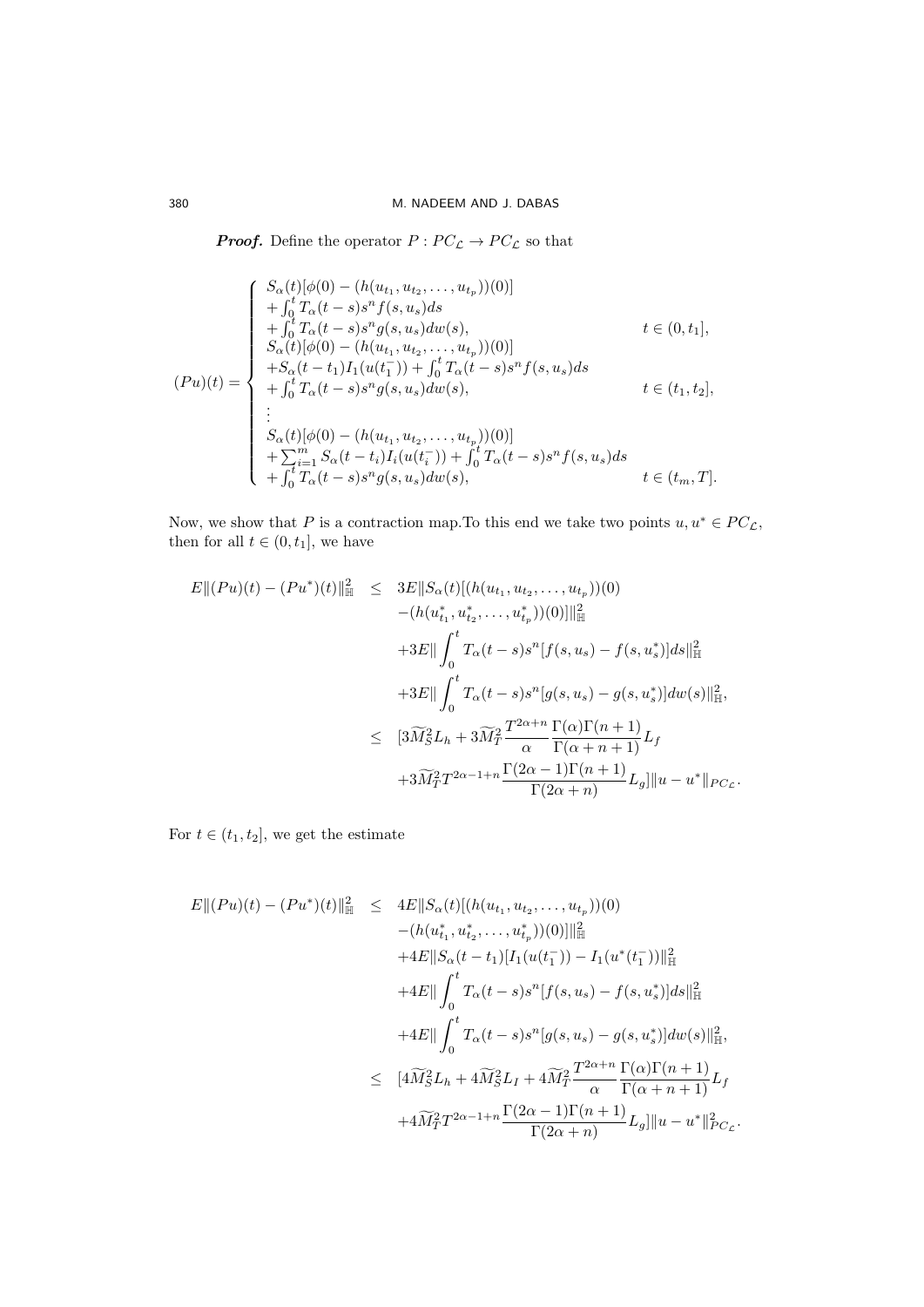Similarly, for general  $t \in (t_i, t_{i+1}], i = 2, \ldots, m$ , we obtain

$$
E||(Pu)(t) - (Pu^*)(t)||_{\mathbb{H}}^2 \leq [4\widetilde{M}_S^2L_h + 4k\widetilde{M}_S^2L_I + 4\widetilde{M}_T^2\frac{T^{2\alpha+n}}{\alpha}\frac{\Gamma(\alpha)\Gamma(n+1)}{\Gamma(\alpha+n+1)}L_f
$$
  

$$
+4\widetilde{M}_T^2T^{2\alpha-1+n}\frac{\Gamma(2\alpha-1)\Gamma(n+1)}{\Gamma(2\alpha+n)}L_g||u-u^*||_{PC_L}^2.
$$

Thus for all  $t \in [0, T]$ , we have

$$
E||(Pu)(t) - (Pu^*)(t)||_{PC_{\mathcal{L}}}^2 \leq [4\widetilde{M}_{S}^{2}L_h + 4m\widetilde{M}_{S}^{2}L_I + 4\widetilde{M}_{T}^{2}\frac{T^{2\alpha+n}}{\alpha}\frac{\Gamma(\alpha)\Gamma(n+1)}{\Gamma(\alpha+n+1)}L_f
$$
  

$$
+4\widetilde{M}_{T}^{2}T^{2\alpha-1+n}\frac{\Gamma(2\alpha-1)\Gamma(n+1)}{\Gamma(2\alpha+n)}L_g||u-u^*||_{PC_{\mathcal{L}}}^2,
$$
  

$$
\leq \Theta||u-u^*||_{PC_{\mathcal{L}}}^2.
$$

Since  $\Theta$  < 1 implies that the map P is a contraction map, it has a unique fixed point  $u \in PC_{\mathcal{L}}$  which is the unique mild solution of the problem [\(1\)](#page-1-0)-[\(3\)](#page-1-0) on J. This completes the proof of the theorem.

Now, to prove the next result, we use Schaefer's fixed point theorem [\[35\]](#page-11-4) and assume the following conditions:

(H2) Functions  $f$  and  $g$  are continuous and there exist continuous functions  $\widetilde{L}_f$ ,  $\widetilde{L}_g$  :  $J \to$  $(0, \infty)$  such that

$$
E||f(t, u_t)||_{\mathbb{H}}^2 \leq \widetilde{L}_f(t)\psi(E||u||_{\mathbb{H}}^2),
$$
  

$$
E||g(t, u_t)||_{\mathcal{L}_2^0}^2 \leq \widetilde{L}_g(t)\varphi(E||u||_{\mathbb{H}}^2),
$$

for all  $\phi, \varphi \in PC^0_{\mathcal{L}}$ .

(H3) Functions h and  $I_k$  are continuous and there exist positive constant  $M_1$  and  $\Delta$  such that

$$
E\|(h(u_{t_1}, u_{t_2}, \ldots, u_{t_p}))(t)\|_{\mathbb{H}}^2 \leq M_1; \max_{1 \leq k \leq m} \{E\|I_k(u)\|_{\mathbb{H}}^2\} = \Delta,
$$

for all  $u, v \in \mathbb{H}$ .

**Theorem 3.2** Let the assumptions  $(H2)$  and  $(H3)$  hold with

<span id="page-5-0"></span>
$$
\int_0^T \eta(s)ds \le \int_c^\infty \frac{ds}{\psi(s) + \varphi(s)},\tag{4}
$$

where

$$
\begin{array}{rcl} \eta(t) & = & \displaystyle \max\{5\widetilde{M}_T^2\frac{T^\alpha}{\alpha}(t)^{\alpha-1}t^n\widetilde{L}_f(t),5\widetilde{M}_T^2(t)^{2(\alpha-1)}t^n\widetilde{L}_g(t)\}, \\[2mm] c & = & 5\widetilde{M}_S^2[E\|\phi(0)\|_{\mathbb{H}}^2+M_1], \end{array}
$$

then the equation  $(1)-(3)$  $(1)-(3)$  $(1)-(3)$  has at least one mild solution on J.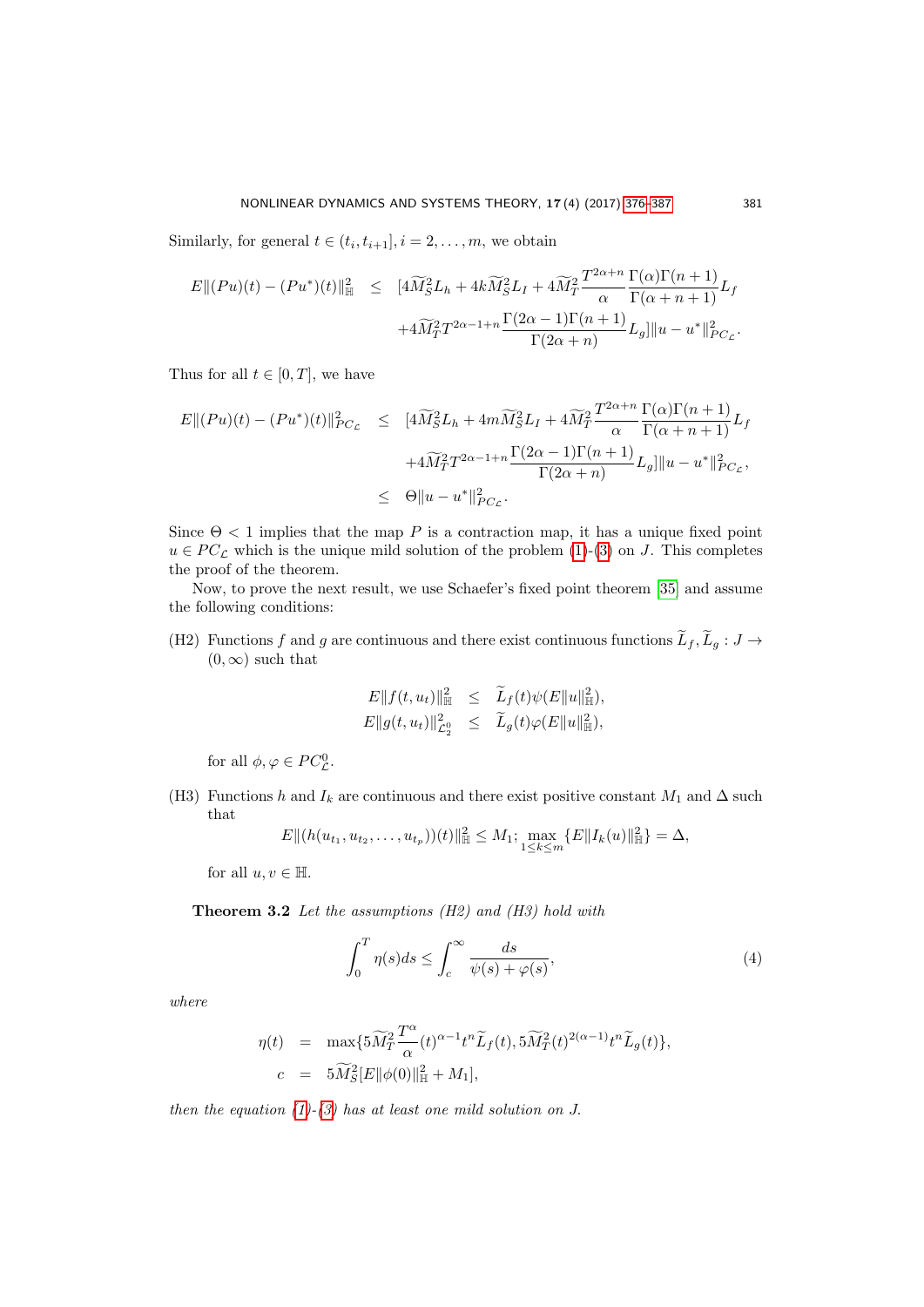**Proof.** Consider the closed subspace  $H_2 = \{u : u \in PC_{\mathcal{L}}\}$  of all continuous processes u, which are  $F_t$ -adapted measurable processes such that the  $F_0$ -adapted processes  $u(0)$  are endowed with a norm defined by

$$
||u||_{H_2} = (\sup_{t \in J} ||u(t)||_{\mathcal{L}^2}^2)^{\frac{1}{2}}.
$$

Now, we define the operator  $N : H_2 \to H_2$  in the same way as in Theorem 3.1. Now, we have to prove that the operator  $N$  has at least one fixed point for general interval  $t \in (t_k, t_{k+1}], k = 0, 1, \ldots, m.$ 

With this in mind, consider a sequence  $\{u^n\}_{n=0}^{\infty}$  such that  $u^n \to u$  in  $H_2$ . Then for  $t \in (t_k, t_{k+1}], k = 0, 1, \ldots, m$ , we have

$$
E\|(Nu^n)(t) - (Nu)(t)\|_{\mathbb{H}}^2 \leq 4E\|S_{\alpha}(t)[(h(u_{t_1}^n, u_{t_2}^n, ..., u_{t_p}^n))(0)
$$
  

$$
- (h(u_{t_1}, u_{t_2}, ..., u_{t_p}))(0)]\|_{\mathbb{H}}^2
$$
  

$$
+ 4kE\|S_{\alpha}(t - t_k)[I_k(u^n(t_k^-)) - I_k(u(t_k^-))\|_{\mathbb{H}}^2
$$
  

$$
+ 4E\|\int_0^t T_{\alpha}(t - s)s^n[f(s, u_s^n) - f(s, u_s)]ds\|_{\mathbb{H}}^2
$$
  

$$
+ 4E\|\int_0^t T_{\alpha}(t - s)s^n[g(s, u_s^n) - g(s, u_s)]dw(s)\|_{\mathbb{H}}^2,
$$

since the functions  $f, g, h$  and  $I_k, k = 1, 2, \ldots, m$ , are continuous, we get

$$
\lim_{n \to \infty} E||Nu^n - Nu||_{\mathbb{H}}^2 = 0,
$$

which implies that the operator  $N$  is continuous on  $H_2$ .

Now, we show that N maps bounded sets into bounded sets in  $H_2$ . Consider

$$
B_r = \{ u \in H_2 : E||u||_{{\mathbb{H}}}^2 \le r \} \text{ for } r > 0, \exists \xi > 0, \text{such that } E||(Nu)(t)||_{{\mathbb{H}}}^2 \le \xi.
$$

It is clear that  $B_r$  is a closed bounded convex subset of  $H_2$ . Let  $u \in B_r$ . Then, we have

$$
E\|(Nu)(t)\|_{\mathbb{H}}^{2} \leq 5E\|S_{\alpha}(t)\|^{2}\|\phi(0)\|_{\mathbb{H}}^{2} + \|(h(u_{t_{1}}, u_{t_{2}},...,u_{t_{p}}))(0)\|_{\mathbb{H}}^{2}
$$
  
+5E\|\sum\_{i=1}^{m} S\_{\alpha}(t-t\_{i})I\_{i}(u(t\_{i}^{-}))\|\_{\mathbb{H}}^{2}  
+5E\|\int\_{0}^{t} T\_{\alpha}(t-s)s^{n}f(s, u\_{s})ds\|\_{\mathbb{H}}^{2}  
+5E\|\int\_{0}^{t} T\_{\alpha}(t-s)s^{n}g(s, u\_{s})dw(s)\|\_{\mathbb{H}}^{2},  

$$
\leq 5\widetilde{M}_{S}^{2}\|\phi(0)\|_{\mathbb{H}}^{2} + M_{1}\| + 5m\widetilde{M}_{S}^{2}\Delta +5\widetilde{M}_{T}^{2}\frac{T^{\alpha}}{\alpha}\psi(r)\int_{0}^{t} (t-s)^{\alpha-1}s^{n}\widetilde{L}_{f}(s)ds+5\widetilde{M}_{T}^{2}\varphi(r)\int_{0}^{t} (t-s)^{2(\alpha-1)}s^{n}\widetilde{L}_{g}(s)ds,= \xi.
$$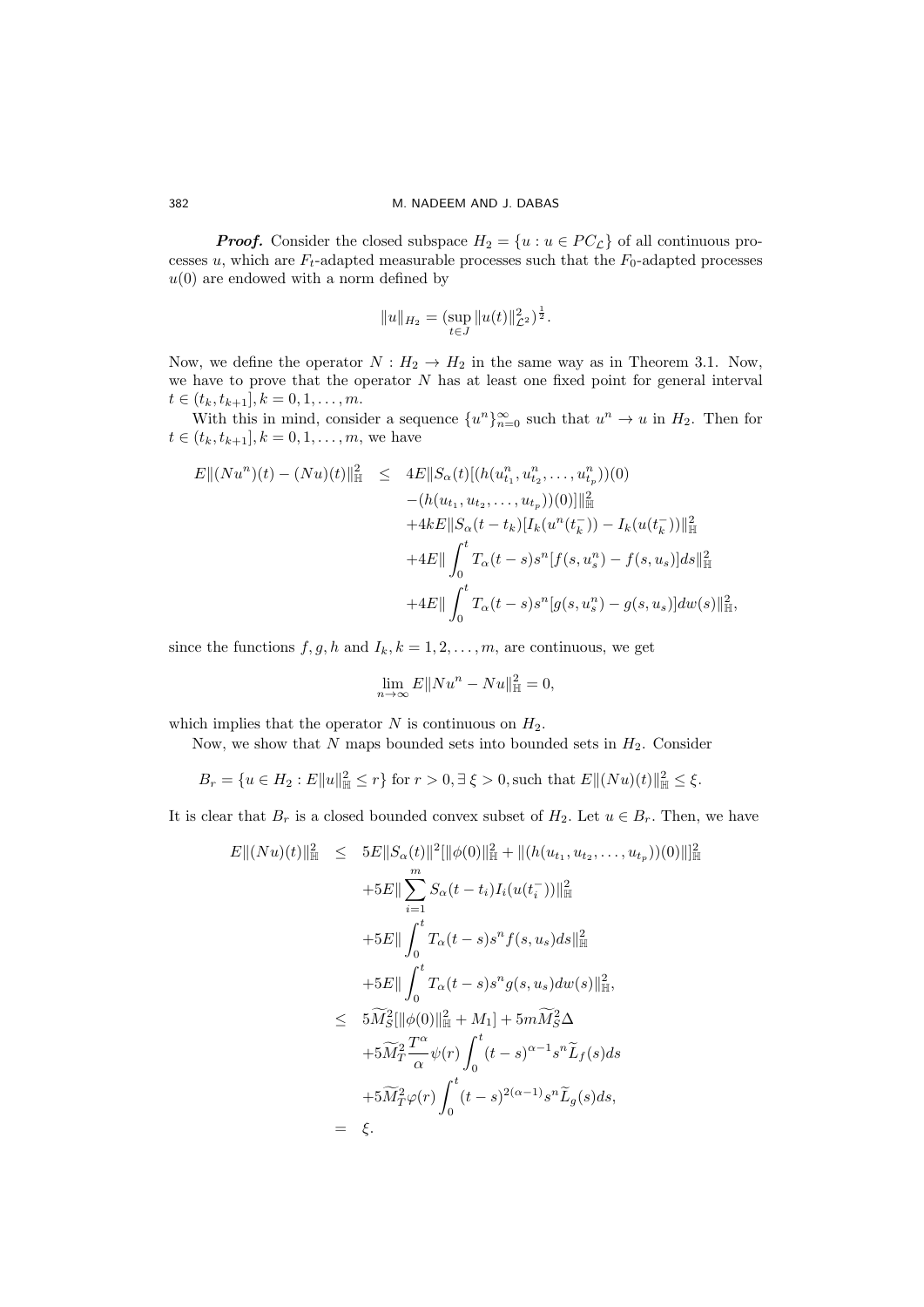Next, we prove that N maps bounded sets into equicontinuous sets of  $B_r$ . Let  $t_k < x <$  $y \le t_{k+1}$ , for each  $u \in B_r$ , we have

$$
E||(Nu)(x) - (Nu)(y)||_{\mathbb{H}}^{2} \leq 5||S_{\alpha}(x) - S_{\alpha}(y)||^{2}[E||\phi(0)||_{\mathbb{H}}^{2}
$$
  
+
$$
E||(h(u_{t_{1}}, u_{t_{2}},..., u_{t_{p}}))(0)||_{\mathbb{H}}^{2}
$$
  
+
$$
5\sum_{i=1}^{m} ||S_{\alpha}(x - t_{i}) - S_{\alpha}(y - t_{i})||^{2}E||I_{i}(u(t_{i}^{-}))||_{\mathbb{H}}^{2}
$$
  
+
$$
5E||\int_{0}^{t}[T_{\alpha}(x - s) - T_{\alpha}(y - s)] \times s^{n}f(s, u_{s})ds||_{\mathbb{H}}^{2}
$$
  
+
$$
5E||\int_{0}^{t}[T_{\alpha}(x - s) - T_{\alpha}(y - s)]s^{n}g(s, u_{s})dw(s)||_{\mathbb{H}}^{2}.
$$

Since  $T_{\alpha}(t)$  and  $S_{\alpha}(t)$  are strongly continuous,  $||S_{\alpha}(x)-S_{\alpha}(y)|| \rightarrow 0$ ;  $|S_{\alpha}(x-t_i)-S_{\alpha}(y$  $t_i$ ||  $\to 0$  and  $||T_\alpha(x - s) - T_\alpha(y - s)|| \to 0$  as  $x \to y$ . Therefore, from the above inequality, we get  $\lim_{x\to y} E||(Nu)(x) - (Nu)(y)||_{\mathbb{H}}^2 = 0$ . Hence, the set  $\{Nu, u \in B_r\}$ is equicontinuous. Now by Arzela-Ascoli's theorem, we conclude that the operator  $N$  is compact.

Finally, we will prove that the set

$$
R = \{u \in H_2 \text{ such that } u = qNu(t) \text{ for some } 0 < q < 1\}
$$

is bounded. Let  $u \in R$ , then  $u(t) = qNu(t)$  for some  $0 < q < 1$ . Therefore for each  $t \in J$ , we have

$$
u(t) = q(S_{\alpha}(t)[\phi(0) - (h(u_{t_1}, u_{t_2}, \dots, u_{t_p}))(0)] + \sum_{i=1}^{m} S_{\alpha}(t - t_i)I_i(u(t_i^-))
$$

$$
+ \int_0^t T_{\alpha}(t - s)s^n f(s, u_s)ds + \int_0^t T_{\alpha}(t - s)s^n g(s, u_s)dw(s)),
$$

which shows that

$$
E||u(t)||_{\mathbb{H}}^{2} \leq 5E||S_{\alpha}(t)[\phi(0) + (h(u_{t_{1}}, u_{t_{2}}, ..., u_{t_{p}}))(0)||_{\mathbb{H}}^{2}
$$
  
+5E|| $\sum_{i=1}^{m} S_{\alpha}(t - t_{i})I_{i}(u(t_{i}^{-}))||_{\mathbb{H}}^{2}$   
+5E|| $\int_{0}^{t} T_{\alpha}(t - s)s^{n}f(s, u_{s})ds||_{\mathbb{H}}^{2}$   
+5E|| $\int_{0}^{t} T_{\alpha}(t - s)s^{n}g(s, u_{s})dw(s)||_{\mathbb{H}}^{2},$   
 $\leq 5\widetilde{M}_{S}^{2}[E||\phi(0)||_{\mathbb{H}}^{2} + M_{1}] + 5m\widetilde{M}_{S}^{2}\Delta$   
+5\widetilde{M}\_{T}^{2}\frac{T^{\alpha}}{\alpha}\int\_{0}^{t}(t - s)^{\alpha-1}s^{n}\widetilde{L}\_{f}(s)\psi(E||u(s)||\_{\mathbb{H}}^{2})ds  
+5\widetilde{M}\_{T}^{2}\int\_{0}^{t}(t - s)^{2(\alpha-1)}s^{n}\widetilde{L}\_{g}(s)\varphi(E||u(s)||\_{\mathbb{H}}^{2})ds.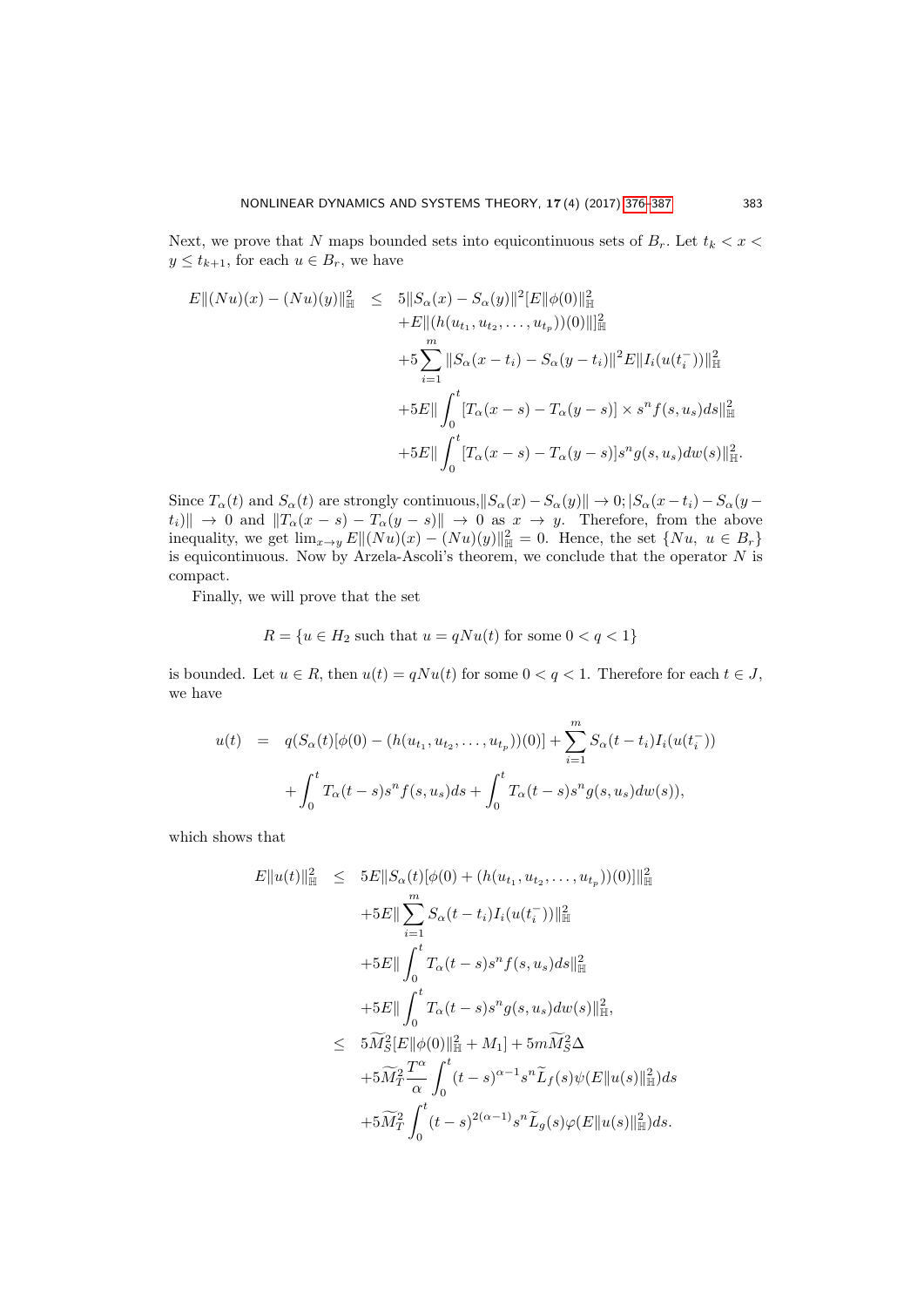Let the function  $\lambda(t)$  be defined as

$$
\begin{array}{rcl} \lambda(t) & = & \sup \{E\|u(s)\|_{\mathbb{H}}^2, 0 \leq s \leq t\}, \ 0 \leq t \leq T, \\[2mm] \lambda(t) & \leq & \displaystyle 5\widetilde{M}_S^2[E\|\phi(0)\|_{\mathbb{H}}^2+M_1]+\dots+\widetilde{M}_S^2\Delta \\[2mm] & & \displaystyle +5\widetilde{M}_T^2\frac{T^\alpha}{\alpha}\int_0^t(t-s)^{\alpha-1}s^n\widetilde{L}_f(s)\psi(\lambda(s))ds \\[2mm] & & \displaystyle +5\widetilde{M}_T^2\int_0^t(t-s)^{2(\alpha-1)}s^n\widetilde{L}_g(s)\varphi(\lambda(s))ds. \end{array}
$$

The last inequality in the right-hand side is denoted by  $\mu(t)$ , then we have

$$
\mu(0) = c = 5\widetilde{M}_{S}^{2}[E||\phi(0)||_{\mathbb{H}}^{2} + M_{1}], \lambda(t) \leq \mu(t).
$$

On the other hand

$$
\begin{array}{lcl} \mu'(t) & = & 5 \widetilde{M}_T^2 \frac{T^\alpha}{\alpha}(t)^{\alpha-1} t^n \widetilde{L}_f(t) \psi(\lambda(t)) + 5 \widetilde{M}_T^2(t)^{2(\alpha-1)} t^n \widetilde{L}_g(t) \varphi(\lambda(t)). \\ \\ & \leq & 5 \widetilde{M}_T^2 \frac{T^\alpha}{\alpha}(t)^{\alpha-1} t^n \widetilde{L}_f(t) \psi(\mu(t)) + 5 \widetilde{M}_T^2(t)^{2(\alpha-1)} t^n \widetilde{L}_g(t) \varphi(\mu(t)), \end{array}
$$

or by equation [\(4\)](#page-5-0) we have

$$
\int_{\mu(0)}^{\mu(t)} \frac{ds}{\psi(s) + \varphi(s)} \le \int_0^T \eta(s)ds < \int_c^\infty \frac{ds}{\psi(s) + \varphi(s)}.
$$

This inequality shows that there is a constant  $\mathbb C$  such that  $\mu(t) \leq \mathbb C, t \in J$ , and hence,  $\lambda(t) \leq \mathbb{C}$ , for every  $t \in J$ . Further, we get  $||u(t)|| \leq \lambda(t) \leq \mu(t) \leq \mathbb{C}$ ,  $t \in J$ . As the consequence of Schaefer's fixed point theorem, we deduce that  $N$  has a fixed point on  $J$ which is a solution to  $(1)-(3)$  $(1)-(3)$ . This completes the proof of the theorem.

# 4 Application

Consider the following nonlocal impulsive fractional partial differential equation of the form

<span id="page-8-0"></span>
$$
\frac{\partial^{\alpha}}{\partial t^{\alpha}}u(t,x) = \frac{\partial^2}{\partial y^2}u(t,x) + t \frac{\|u(s-d,x)\|}{36 + \|u(s-d,x)\|} + t \frac{\|u(s-d,x)\|}{49 + \|u(s-d,x)\|} \frac{dw(t)}{dt},
$$
  
 
$$
u(t,0) = u(t,\pi) = 0, \quad t \ge 0,
$$
 (5)

$$
u(t,x) + \sum_{i=0}^{n} \int_{0}^{\pi} k(x,y)u_{t_i}(t,y)dy = (\phi(t))(x), t \in [-d,0], x \in [0,\pi],
$$
\n(6)

$$
\Delta u(t_i)(x) = \int_{-\infty}^{t_i} q_i(t_i - s)u(s, x)ds, x \in [0, \pi],
$$
\n(7)

where  $\frac{\partial^{\alpha}}{\partial t^{\alpha}}$  is Caputo's fractional derivative of order  $\alpha \in (0,1)$ ,  $0 < t_1 < 1$  are prefixed numbers and  $\phi \in PC_{\mathcal{L}^2}$ . Let  $\mathbb{H} = L^2[0, \pi]$  and define the operator  $A: D(A) \subset \mathbb{H} \to \mathbb{H}$ by  $A\omega = \omega''$  with the domain  $D(A) := \{ \omega \in X : \omega, \omega' \text{are absolutely continuous}, \omega'' \in \Omega \}$  $\mathbb{H}, \omega(0) = 0 = \omega(\pi)$ . Then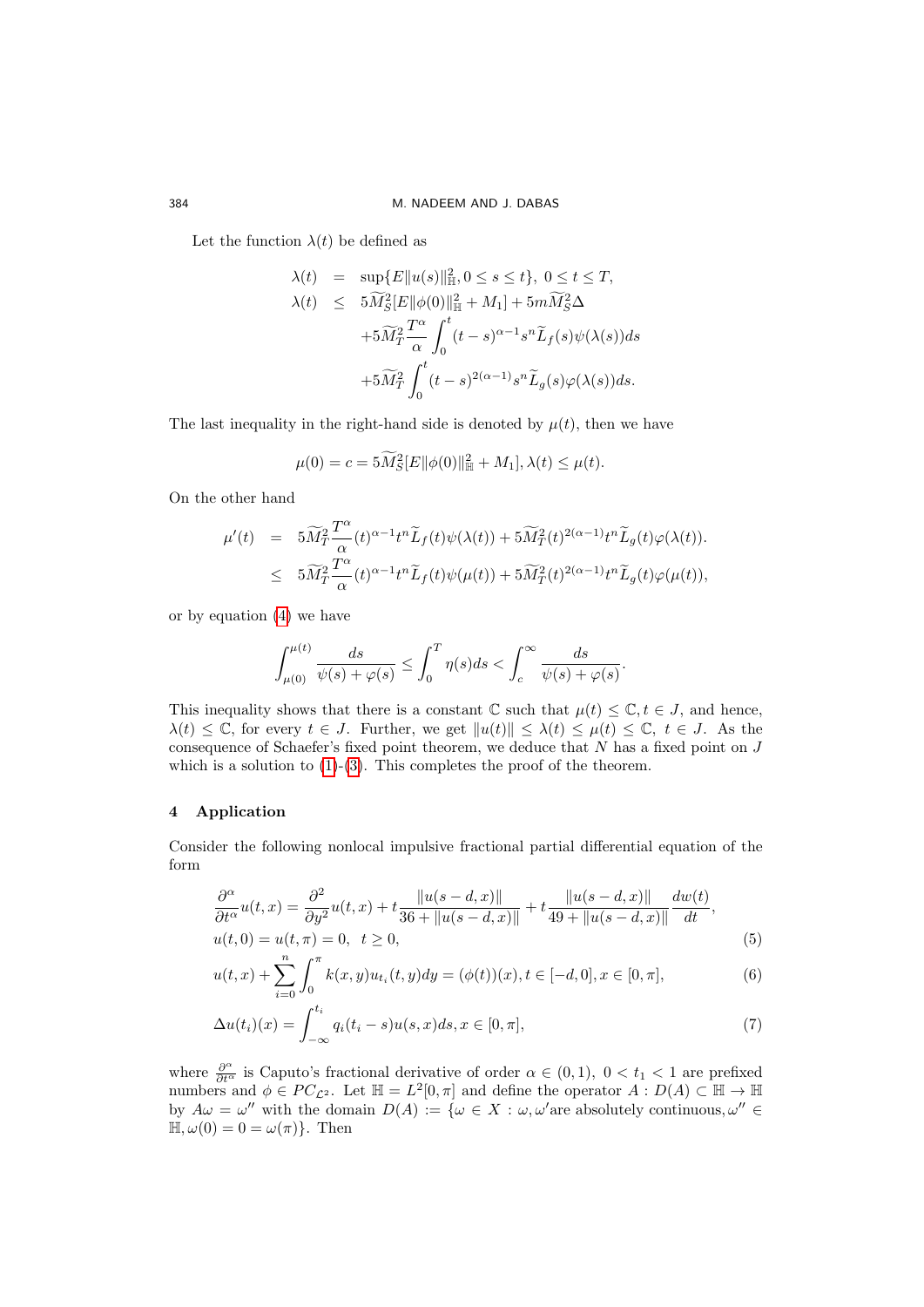$A\omega = \sum_{n=1}^{\infty} n^2(\omega, \omega_n)\omega_n, \omega \in D(A)$ , where  $\omega_n(x) = \sqrt{\frac{2}{\pi}}\sin(nx), n \in N$  is the orthogonal set of eigenvectors of A. It is well known that A is the infinitesimal generator of an analytic semigroup  $(T(t))_{t>0}$  in H and is given by

$$
T(t)\omega = \sum_{n=1}^{\infty} e^{-n^2 t} (\omega, \omega_n) \omega_n
$$
, for all  $\omega \in \mathbb{H}$ , and every  $t > 0$ .

The subordination principle of solution operator (Theorem 3.1 in  $[6]$ ) implies that A is the infinitesimal generator of a solution operator  $\{S_{\alpha}(t)\}_{t>0}$ . Since  $S_{\alpha}(t)$  is strongly continuous on  $[0, \infty)$ , by uniformly bounded theorem, there exists a constant  $M > 0$ , such that  $||S_{\alpha}(t)||_{L(\mathbb{H})} \leq M$  for  $t \in [0, 1].$ 

Furthermore, we can see

$$
E||f(t, x_t) - f(t, y_t)||_{\mathbb{H}}^2 \le \frac{1}{36}E||x - y||_{\mathbb{H}}^2.
$$

Hence the function f satisfies  $(H1)$ . Similarly, we can show that the functions  $g, I_k, h$ satisfy  $(H1)$ . Furthermore, we have

$$
L_f = \frac{1}{36}, L_g = \frac{1}{49}, L_h = L_I = \frac{1}{25}, \widetilde{M}_S = \widetilde{M}_T = 1, \alpha = \frac{3}{4}, n = 1.
$$

It can be calculated that  $\Theta = .37 < 1$ . Hence the condition of Theorem 3.1 is fulfilled, so we deduce that the system  $(5)-(7)$  $(5)-(7)$  has a unique mild solution on  $[0, 1]$ .

#### 5 Conclusion

Fractional order stochastic differential equation is an equation in which randomness is included. In this paper, we established the sufficient conditions for the existence results for a class of impulsive fractional functional stochastic differential equations with nonlocal initial condition. To prove the stated theorems we utilized the well known fixed point theorems with suitable setting of abstract spaces. In our subsequent study, we will try to addressed the existence and uniqueness issue for the class of stochastic fractional neutral integro-differential equation with non-instantaneous impulsive conditions.

### <span id="page-9-0"></span>References

- <span id="page-9-4"></span>[1] Agarwal, R. P., Andrade, B. D. and Siracusa G. On fractional integro-difierential equations with state-dependent delay. Computers & Mathematics with Applications  $62(3)$  (2011) 1143–1149.
- <span id="page-9-3"></span>[2] Agarwal, R. P., Benchohra, M. and Slimani, B. A. Existence results for differential equation with fractional order and impulses. Memoirs on Differential Equations and Mathematical Physics 44 (2) (2008 ) 1–21.
- <span id="page-9-1"></span>[3] Ahmad, B. and Nieto J. J. Existence results for a coupled system of nonlinear fractional differential equations with three-point boundary conditions. Computers  $\mathcal{C}_{\mathcal{C}}$  Mathematics Applications 58 (9) (2009) 1838–1843.
- <span id="page-9-2"></span>[4] Araya, D. and Lizama, C. Almost automorphic mild solutions to fractional differential equations. Nonlinear Analysis: Theory, Methods and Applications 69 (11) (2009) 3692– 3705.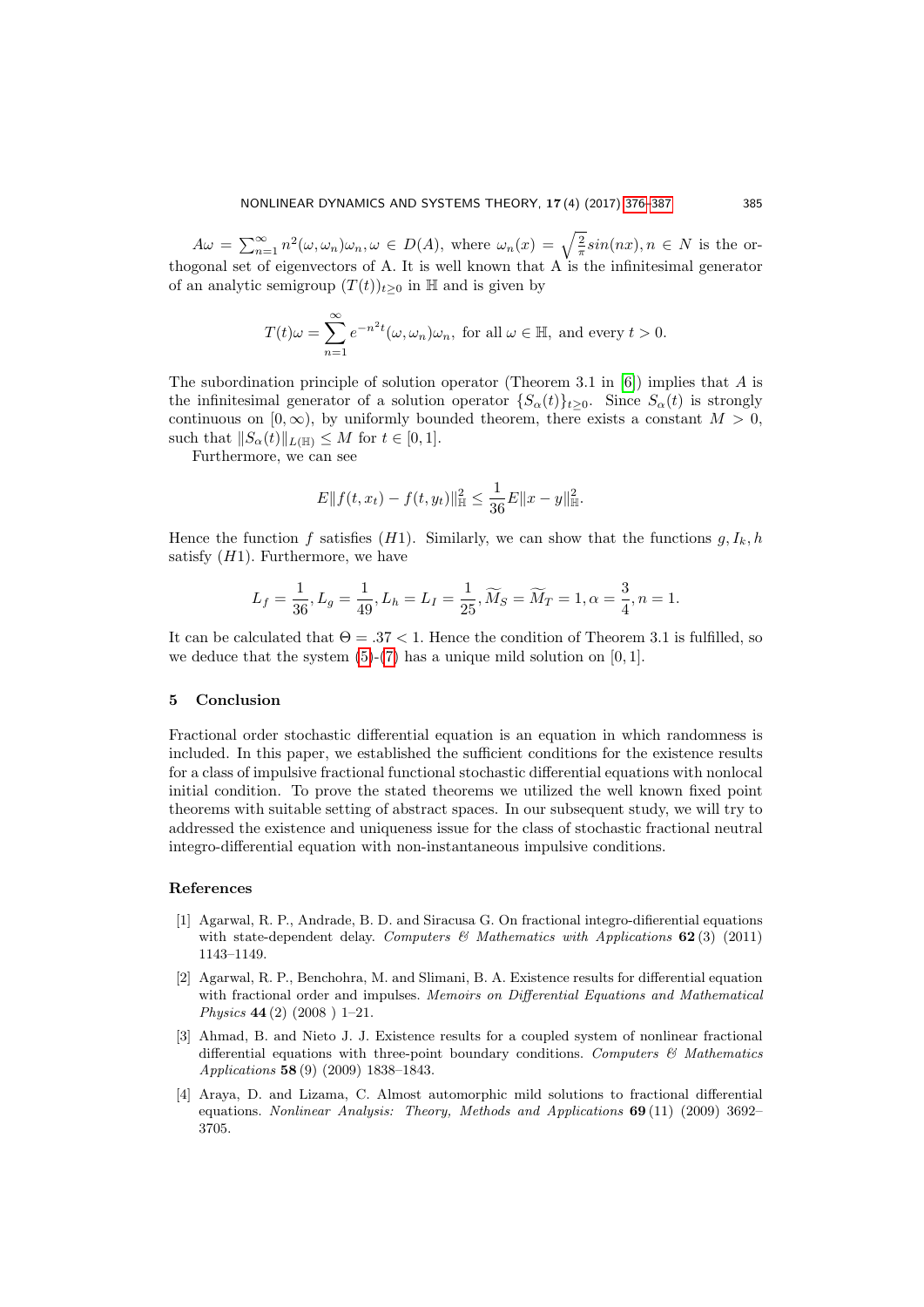- <span id="page-10-0"></span>[5] Balasubramaniam, P., Park, J. Y. and Kumar, A. V. A. Existence of solutions for semilinear neutral stochastic functional differential equations with nonlocal conditions. Nonlinear Analysis: Theory, Methods and Applications 71 (3-4) (2009) 1049–1058.
- <span id="page-10-15"></span>[6] Bazhlekova, E. Fractional Evolution Equations in Banach Spaces. University Press Facilities, Eindhoven University of Technology, 2001.
- <span id="page-10-1"></span>[7] Benchaabane, A. and Sakthivel, R. Sobolev-type fractional stochastic differential equations with non-Lipschitz coefficients. Journal of Computational and Applied Mathematics http://dx.doi.org/10.1016/j.cam.2015.12.020 (2015).
- <span id="page-10-11"></span>[8] Byszewski, L. Theorems about existence and uniqueness of solutions of a semi-linear evolution nonlocal Cauchy problem. Journal of Mathematical Analysis and Applications 162(2) (1991) 494–505.
- <span id="page-10-12"></span>[9] Byszewski, L. and Lakshmikantham, V. Theorem about the existence and uniqueness of a solution of a nonlocal abstract Cauchy problem in a Banach space. Applicable Analysis 40 (1) ( 1991) 11–19.
- <span id="page-10-5"></span>[10] Chadha, A. and Pandey, D.N. Approximations of solutions for a sobolev type fractional order differential equation. Nonlinear Dynamics and Systems Theory 14 (1) (2014) 11–29.
- <span id="page-10-10"></span>[11] Chadha, A. and Pandey, D. N. Existence results for an impulsive neutral stochastic fractional integro-differential equation with infinite delay. Nonlinear Analysis: Theory, Methods & Applications 128 (2015) 149–175.
- <span id="page-10-6"></span>[12] Chauhan, A. and Dabas, J. Local and global existence of mild solution to an impulsive fractional functional integro-differential equation with nonlocal condition. Communications in Nonlinear Science and Numerical Simulation 19 (4) (2014) 821–829.
- [13] Dabas, J., Chauhan, A. and Kumar, M. Existence of the mild solutions for impulsive fractional equations with infinite delay. International Journal of Differential Equations 2011 (2011) Article ID 793023, 20 pages, doi:10.1155/2011/793023.
- <span id="page-10-7"></span>[14] Dabas, J. and Gautam, G. R. Impulsive neutral fractional integro-differential equations with state dependent delays and integral conditions. Electronic Journal of Differential Equations 2013 (273) (2013) 1–13.
- <span id="page-10-4"></span>[15] Das, S., Pandey, D. N. and Sukavanam, N. Approximate of solutions of a stochastic fractional differential equation with deviating argument. Journal of Fractional Calculus and Applications 6 (2) ( 2015) 160–170.
- <span id="page-10-13"></span>[16] Feckan, M., Zhou, Y. and Wang, J. On the concept and existence of solution for impulsive fractional differential equations. Communications in Nonlinear Science and Numerical Simulation 17 (2012) 3050–3060.
- <span id="page-10-8"></span>[17] Gautam, G. R. and Dabas, J. Mild solutions for class of neutral fractional functional differential equations with not instantaneous impulses. Applied Mathematics and Computation 259 (2015) 480–489.
- <span id="page-10-2"></span>[18] Guendouzi, T. Existence and controllability results for fractional stochastic semilinear differential inclusions. Differential Equations and Dynamical Systems 23 (3) (2015) 225–240.
- <span id="page-10-3"></span>[19] Guendouzi, T. and Hamada, I. Existence and controllability result for fractional neutral stochastic integro-differential equations with infinite delay. Advanced Modeling and Optimization 2013(15) (2013) 281–300.
- <span id="page-10-9"></span>[20] Gupta, V. and Dabas, J. Existence results for a fractional integro-differential equation with nonlocal boundary conditions and fractional impulsive conditions. Nonlinear Dynamics and Systems Theory 15 (4) (2015) 370-382.
- <span id="page-10-14"></span>[21] Haase, M. The Functional Calculus for Sectorial Operators, Operator Theory, Advances and Applications. Birkhauser-Verlag, Basel,169, 2006.